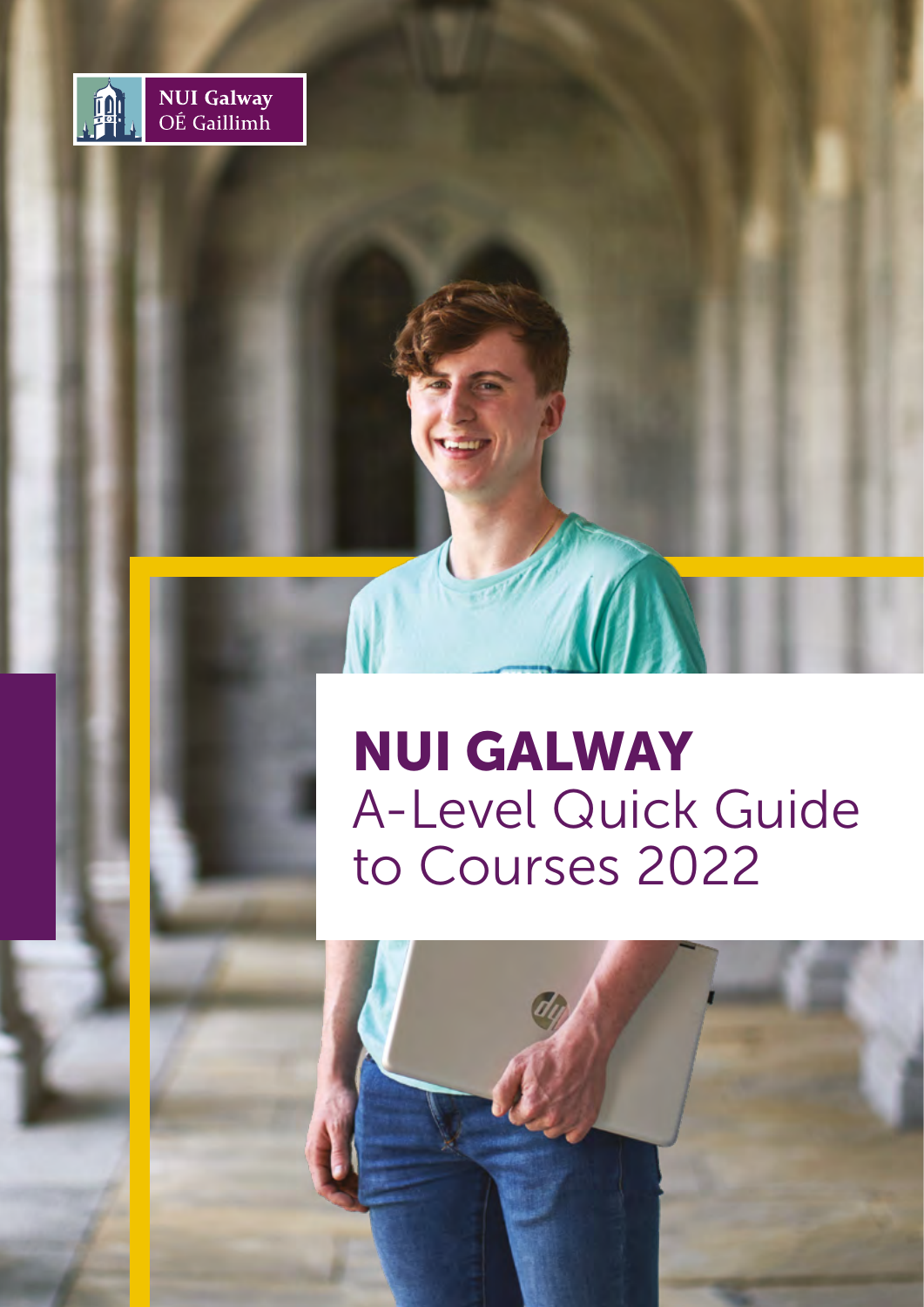| CAOCcode | Course Name                                                                      | English | Maths |  | <b>Requirement to GCSE Level</b> |                |                                                                                                                                        | <b>CAO</b><br>points<br>20211 |
|----------|----------------------------------------------------------------------------------|---------|-------|--|----------------------------------|----------------|----------------------------------------------------------------------------------------------------------------------------------------|-------------------------------|
| GY101    | <b>BA (Joint-Honours)</b>                                                        |         |       |  |                                  | $\overline{4}$ |                                                                                                                                        | 327                           |
| GY104    | <b>Bachelor of Science (Psychology)</b>                                          |         |       |  |                                  | $\overline{4}$ |                                                                                                                                        | 564                           |
| GY105    | <b>Bachelor of Arts (History)</b>                                                |         |       |  |                                  | 4              |                                                                                                                                        | 357                           |
| GY109    | Bachelor of Arts (Mathematics and Education)                                     |         |       |  |                                  | $\overline{3}$ | Grade C in A-Level Mathematics or 8 or above in GCSE (A).<br>Students must satisfy the Police/Garda vetting requirements               | 413                           |
| GY110    | Arts (Children and Youth Studies)                                                |         |       |  |                                  | $\overline{4}$ | Students must satisfy the Police/Garda vetting requirements                                                                            | 387                           |
| GY111    | Bachelor of Arts (English and Creative Writing)                                  |         |       |  |                                  | $\overline{4}$ |                                                                                                                                        | 421                           |
| GY113    | Bachelor of Arts with Human Rights                                               |         |       |  |                                  | 4              | Students must satisfy the Police/Garda vetting requirements                                                                            | 413                           |
| GY118    | Bachelor of Arts (Drama, Theatre and<br><b>Performance Studies)</b>              |         |       |  |                                  | $\overline{4}$ | No auditions or portfolios are required as part of the<br>admissions process                                                           | 453                           |
| GY119    | Bachelor of Arts (Journalism)                                                    |         |       |  |                                  | $\overline{4}$ |                                                                                                                                        | 484                           |
| GY122    | <b>BA (Cumarsáid agus Gaeilge)</b>                                               |         |       |  |                                  | $\overline{4}$ | Grade C in A-Level Irish                                                                                                               | 410                           |
| GY123    | <b>Bachelor of Science (Social Sciences)</b>                                     |         |       |  |                                  | 4              | Students must satisfy the Police/Garda vetting requirements                                                                            | 419                           |
| GY125    | Bachelor of Arts (Digital Arts and Technology)                                   |         |       |  |                                  | $\overline{4}$ |                                                                                                                                        | 403                           |
| GY127    | Bachelor of Arts (Film and Digital Media)                                        |         |       |  |                                  | 4              |                                                                                                                                        | 430                           |
| GY128    | <b>Bachelor of Arts (Global Languages)</b>                                       |         |       |  |                                  | $\overline{4}$ | Grade C in A-Level European language other than Irish and English                                                                      | 346                           |
| GY129    | Bachelor of Arts (Global Experience)                                             |         |       |  |                                  | 4              |                                                                                                                                        | 465                           |
| GY130    | <b>Bachelor of Arts (Music)</b>                                                  |         |       |  |                                  | $\overline{4}$ | No audition required. Students can take the course without<br>having studied music at GCE/GCSE.                                        | 462                           |
| GY132    | Bachelor of Arts (Governement, Politics,<br>Economics and Law)                   |         |       |  |                                  | $\overline{4}$ |                                                                                                                                        | 465                           |
| GY133    | <b>Bachelor of Arts Education (Computer Science</b><br>and Mathematical Studies) |         |       |  |                                  | $\overline{3}$ | Grade D in A-Level Mathematics or Grade 6 (B) in GCSE.<br>Students must satisfy the Police/Garda vetting requirements                  | 454                           |
| GY134    | Bachelor of Science (Geography and Geosystems)                                   |         |       |  |                                  | $\overline{4}$ |                                                                                                                                        | 425                           |
| GY135    | <b>Bachelor of Arts (Global Media)</b>                                           |         |       |  |                                  | 4              |                                                                                                                                        | 442                           |
| GY136    | BA sna Dána (Léann Teanga)                                                       |         |       |  |                                  | $\overline{4}$ | Grade B in A-Level Irish                                                                                                               | 526                           |
| AS051    | Bachelor of Applied Science (Nutrition, Food and<br><b>Business Management)</b>  |         |       |  |                                  | $\overline{3}$ | Students based in St. Angela's College Sligo                                                                                           | 378                           |
| AS001    | Bachelor of Education (Home Economics and<br>Biology)                            |         |       |  |                                  | $\overline{2}$ | Students based in St. Angela's College Sligo. Students must<br>satisfy the Police/Garda vetting requirements                           | 542                           |
| AS002    | Bachelor of Education (Home Economics and<br><b>Religious Education)</b>         |         |       |  | or (                             | $\overline{2}$ | Students based in St. Angela's College Sligo. Students must<br>satisfy the Police/Garda vetting requirements                           | 464                           |
| AS003    | Bachelor of Education (Home Economics and Irish)                                 |         |       |  |                                  | $\overline{2}$ | Students based in St. Angela's College Sligo. Grade C in A-Level Irish.<br>Students must satisfy the Police/Garda vetting requirements | 463*                          |
| AS054    | <b>Bachelor of Arts (Home Economics)</b>                                         |         |       |  | or <b>o</b>                      | $\overline{2}$ | Students based in St. Angela's College Sligo.                                                                                          | 440*                          |

*Requirement to GCSE Level*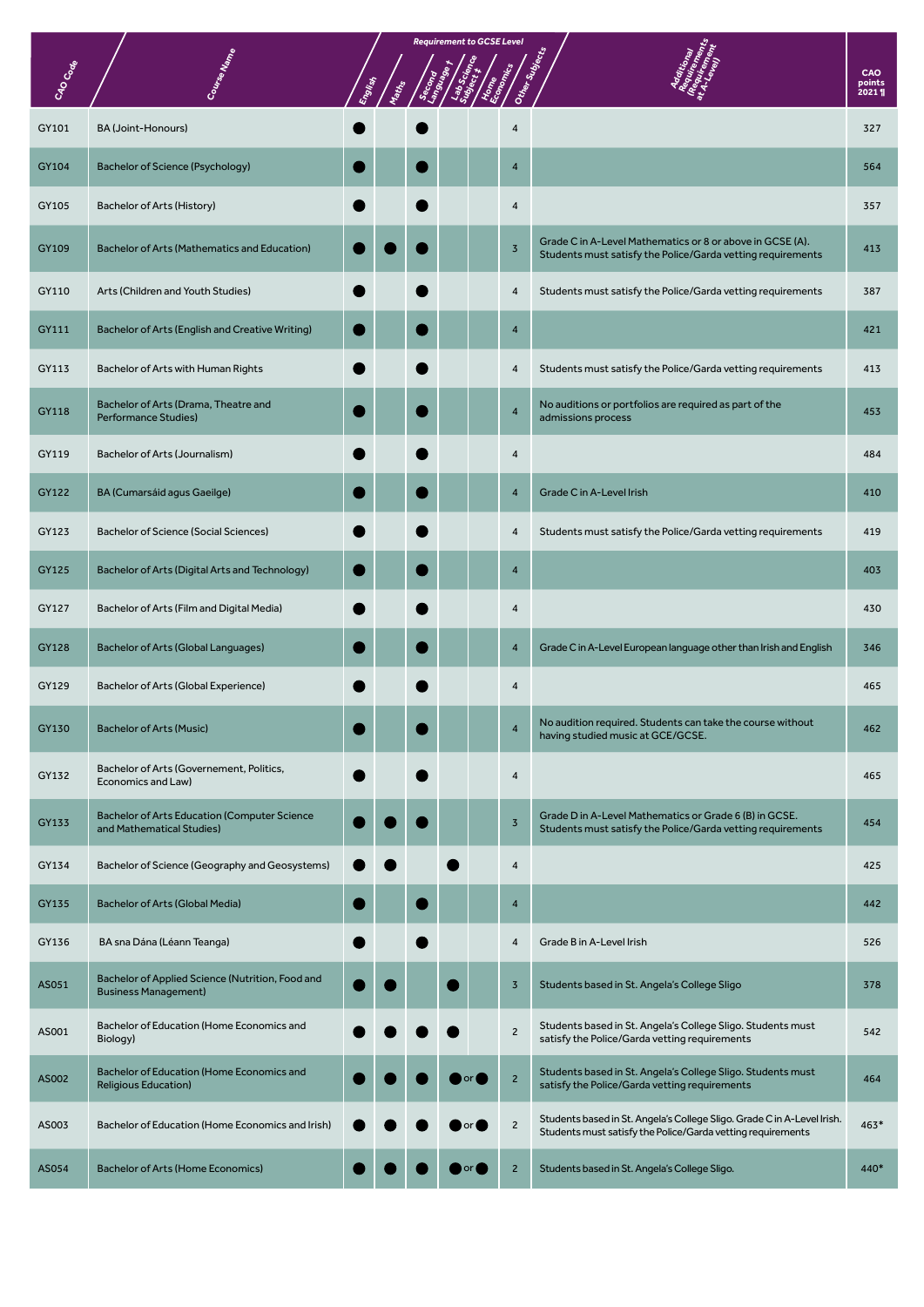| CAOCode |                                                                                                               | <b>Tiglien</b> | <b>Alge</b> |                      | <b>Requirement to GCSE Level</b> |                |                                                                  | CAO<br>points<br>2021 ¶ |
|---------|---------------------------------------------------------------------------------------------------------------|----------------|-------------|----------------------|----------------------------------|----------------|------------------------------------------------------------------|-------------------------|
| GY201   | <b>Bachelor of Commerce</b>                                                                                   |                |             |                      |                                  | $\overline{3}$ |                                                                  | 476                     |
| GY202   | Bachelor of Commerce (International with French)                                                              |                |             |                      |                                  | $\overline{3}$ | Grade B in A-Level French                                        | 520                     |
| GY203   | Bachelor of Commerce (International with German)                                                              |                |             |                      |                                  | $\overline{3}$ | Grade C in A-Level German                                        | 518                     |
| GY204   | Bachelor of Commerce (International with Spanish)                                                             |                |             |                      |                                  | $\overline{3}$ | Grade C in A-Level European language other than Irish or English | 506                     |
| GY206   | Bachelor of Science (Business Information Systems)                                                            |                |             |                      |                                  | $\overline{3}$ |                                                                  | 509                     |
| GY207   | <b>Bachelor of Commerce (Accounting)</b>                                                                      |                |             |                      |                                  | $\overline{3}$ | <b>Grade C in A-Level Accounting</b>                             | 543                     |
| GY208   | <b>Bachelor of Commerce (Gaeilge)</b>                                                                         |                |             |                      |                                  | $\overline{3}$ | Grade C in A-Level Irish                                         | 508                     |
| GY209   | <b>Bachelor of Commerce (Global Experience)</b>                                                               |                |             |                      |                                  | $\overline{3}$ |                                                                  | 551                     |
| GY250   | <b>Law and Business</b>                                                                                       |                |             |                      |                                  | $\overline{3}$ |                                                                  | 510                     |
| GY251   | Law (BCL)                                                                                                     |                |             |                      |                                  | $\overline{4}$ |                                                                  | 542                     |
| GY252   | Bachelor of Law and Human Rights                                                                              |                |             |                      |                                  | 4              |                                                                  | 565                     |
| GY253   | Law and Taxation                                                                                              |                |             |                      |                                  | $\overline{3}$ |                                                                  | 506                     |
| GY254   | Law (BCL), Criminology and Criminal Justice                                                                   |                |             |                      |                                  | $\overline{4}$ |                                                                  | 548                     |
| GY261   | <b>Bachelor of Business Studies (International</b><br><b>Hotel Management)</b>                                |                |             |                      |                                  | $\overline{3}$ | Students based in Shannon College of Hotel Management            | 503#                    |
| GY262   | <b>Bachelor of Commerce (International</b><br>Hotel Management)                                               |                |             |                      |                                  | $\overline{3}$ | Students based in Shannon College of Hotel Management            | 709#                    |
| GY301   | <b>Bachelor of Science</b>                                                                                    |                |             |                      |                                  | $\overline{3}$ |                                                                  | 489                     |
| GY303   | Bachelor of Science (Biomedical Science)                                                                      |                |             |                      |                                  | $\overline{3}$ | Students must satisfy the Garda/Police vetting requirements.     | 613                     |
| GY304   | <b>Bachelor of Science (Biotechnology)</b>                                                                    |                |             |                      |                                  | $\overline{2}$ |                                                                  | 498                     |
| GY308   | Bachelor of Science (Environmental Science)                                                                   |                |             |                      |                                  | $\overline{3}$ |                                                                  | 431                     |
| GY309   | <b>Bachelor of Science (Financial Mathematics and</b><br>Economics)                                           |                |             | $\circ$ or $\bullet$ |                                  | $\overline{3}$ | <b>Grade C in A-Level Mathematics</b>                            | 509                     |
| GY310   | Bachelor of Science (Marine Science)                                                                          |                |             |                      |                                  | $\overline{3}$ |                                                                  | 467                     |
| GY313   | Bachelor of Science (Environmental Health and<br>Safety)                                                      |                |             | e.                   |                                  | $\overline{3}$ |                                                                  | 412                     |
| GY314   | Bachelor of Science (Earth and Ocean Sciences)                                                                |                |             |                      |                                  | $\overline{3}$ |                                                                  | 421                     |
| GY318   | <b>Bachelor of Science (Biopharmaceutical</b><br>Chemistry)                                                   |                |             |                      |                                  | $\overline{3}$ |                                                                  | 555                     |
| GY319   | <b>Bachelor of Science (Mathematical Science)</b>                                                             |                |             |                      |                                  | $\overline{4}$ | Grade C in A-Level Mathematics or Grade 8 (A) and above at GCSE  | 543                     |
| GY320   | Bachelor of Science (Physics-degree options in<br>Applied, Astrophysics, Biomedical, Theoretical,<br>Climate) |                |             |                      |                                  | $\overline{3}$ |                                                                  | 465                     |
| GY321   | Bachelor of Science (Genetics and Genomics)                                                                   |                |             |                      |                                  | $\overline{3}$ | Grade C in A-Level Mathematics or Grade A (8 and above) at GCSE. | 532                     |
| GY322   | <b>Bachelor of Science (Agricultural Science)</b>                                                             |                |             |                      |                                  | $\overline{3}$ |                                                                  | 485                     |
| GY350   | <b>Bachelor of Science (Computer Science</b><br>and Information Technology)                                   |                |             |                      |                                  | 4              | Grade D in A-Level Mathematics or Grade 6 (B) in GCSE            | 495                     |

*Requirement to GCSE Level*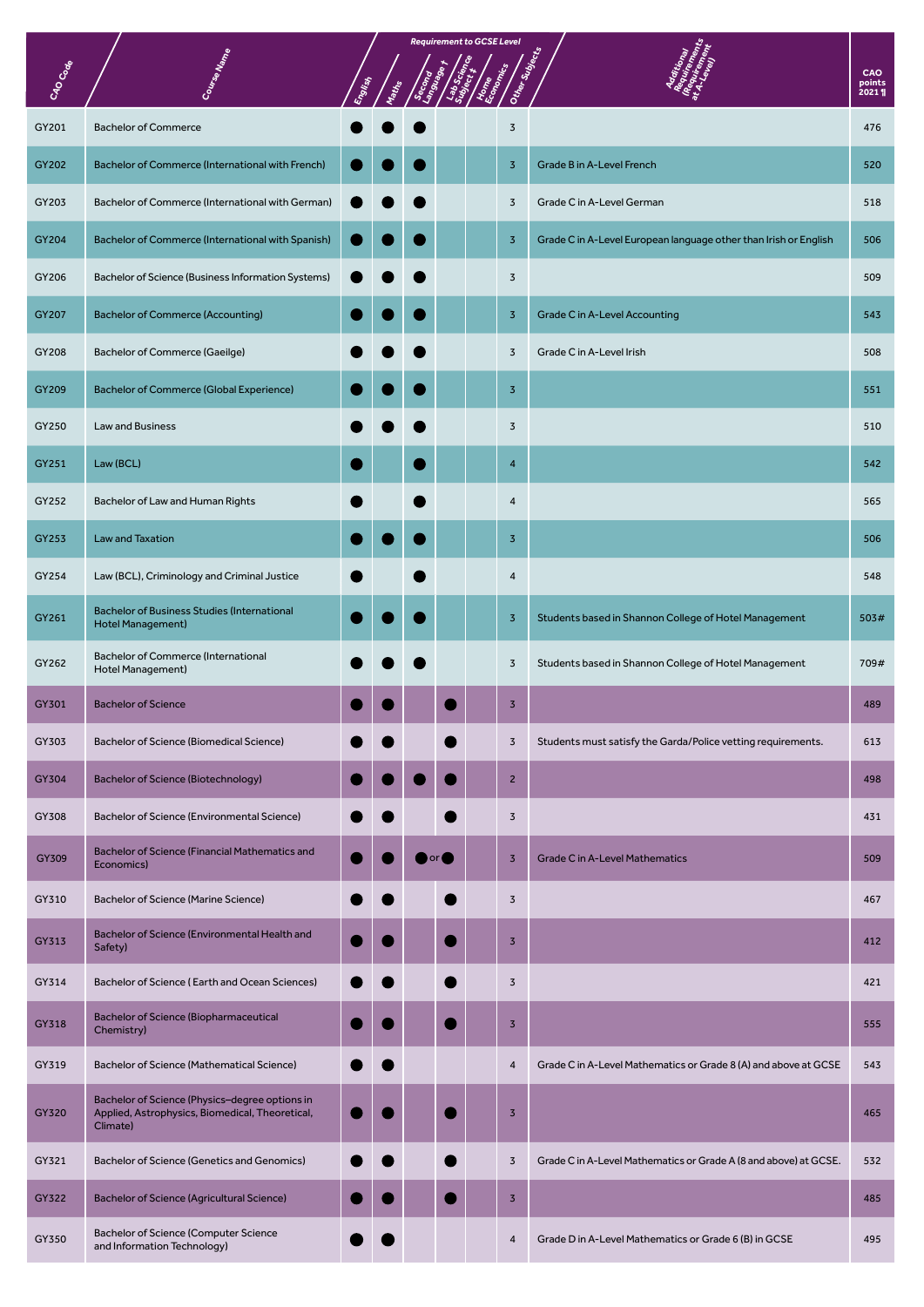|                     |                                                                               |  | <b>Requirement to GCSE Level</b> |  |  |                |                                                                                                                                                                                                                                                                                                                                                                          |                        |
|---------------------|-------------------------------------------------------------------------------|--|----------------------------------|--|--|----------------|--------------------------------------------------------------------------------------------------------------------------------------------------------------------------------------------------------------------------------------------------------------------------------------------------------------------------------------------------------------------------|------------------------|
| CAOCode             |                                                                               |  |                                  |  |  |                |                                                                                                                                                                                                                                                                                                                                                                          | CAO<br>points<br>20211 |
| GY401               | Undenominated Engineering                                                     |  |                                  |  |  | $\overline{3}$ |                                                                                                                                                                                                                                                                                                                                                                          | 522                    |
| GY402               | <b>Bachelor and Master of Engineering (Civil)</b>                             |  |                                  |  |  | $\overline{3}$ | Grade C in A-Level Mathematics ¤                                                                                                                                                                                                                                                                                                                                         | 533                    |
| GY405               | Bachelor and Master of Engineering (Mechanical)                               |  |                                  |  |  | $\overline{3}$ |                                                                                                                                                                                                                                                                                                                                                                          | 541                    |
| GY406               | <b>Bachelor and Master of Engineering (Electronic</b><br>and Computer)        |  |                                  |  |  | $\overline{3}$ | <b>Grade C in A-Level Mathematics</b>                                                                                                                                                                                                                                                                                                                                    | 555                    |
| GY408               | Bachelor and Master of Engineering (Biomedical)                               |  |                                  |  |  | $\overline{3}$ | <b>Grade C in A-Level Mathematics</b>                                                                                                                                                                                                                                                                                                                                    | 554                    |
| GY410               | Bachelor of Science (Project and<br><b>Construction Management)</b>           |  |                                  |  |  | $\overline{3}$ | Grade E in A-Level Mathematics or Grade 6 (B)<br>in GCSE Mathematics ¤                                                                                                                                                                                                                                                                                                   | 431                    |
| GY413               | Bachelor and Master of Engineering<br>(Energy Systems)                        |  |                                  |  |  | $\overline{3}$ |                                                                                                                                                                                                                                                                                                                                                                          | 509                    |
| GY414               | <b>Bachelor and Master of Engineering (Electrical</b><br>and Electronic)      |  |                                  |  |  | $\overline{3}$ | Grade C in A-Level Mathematics ¤                                                                                                                                                                                                                                                                                                                                         |                        |
| GY501<br>$(6$ Year) | Bachelor of Medicine (MB) of Surgery (BCh)<br>and of Obstetrics) (BAO)        |  |                                  |  |  | $\overline{c}$ | Minimum A Level requirements - the equivalent of 480 points<br>from the same sitting of the A2 examination (applicants<br>must achieve the required subjects over GCSE/ GCE and<br>must achieve the grades in one sitting) and completion of the<br>required Admissions Test (HPAT-Ireland). Must satisfy the<br>Police/Garda vetting and medical clearance requirements | $737*$                 |
| GY501<br>$(5$ Year) | Bachelor of Medicine (MB) of Surgery (BCh)<br>and of Obstetrics) (BAO)        |  |                                  |  |  | $\overline{2}$ | In addition to the above requirements: Grade C in A Level<br>in two of Biology, Physics, Chemistry, Physics/Chemistry<br>or Agricultural Science. (www.nuigalway.ie/medicine-<br>nursing-and-health-sciences/medicine/<br>undergraduatecourses/index.html)                                                                                                               | $737*$ S               |
| GY502               | Bachelor of Science (Occupational Therapy)                                    |  |                                  |  |  | $\overline{c}$ |                                                                                                                                                                                                                                                                                                                                                                          | 601                    |
| GY503               | <b>Bachelor of Science (Speech and</b><br>Language Therapy)                   |  |                                  |  |  | $2^{\circ}$    | Meet any professional requirements stipulated.<br>Must satisfy the Police/Garda vetting and medical<br>clearance requirements                                                                                                                                                                                                                                            | 578                    |
| GY504               | Bachelor of Science (Podiatric Medicine)                                      |  |                                  |  |  | $\overline{c}$ |                                                                                                                                                                                                                                                                                                                                                                          |                        |
| GY515               | <b>Bachelor of Nursing Science (General)</b><br><b>Galway and Portiuncula</b> |  |                                  |  |  | $\overline{3}$ | All applicants will be required to have medical screening and<br>Police/Garda vetting: this will include medical assessment, and                                                                                                                                                                                                                                         | 502                    |
| GY516               | <b>Bachelor of Mental Health Nursing</b>                                      |  |                                  |  |  | $\overline{3}$ | if necessary, vaccination prior to the first clinical placement,<br>in accordance with the policies of NUI Galway and the Saolta<br>University Health Care Group.                                                                                                                                                                                                        |                        |
| GY517               | <b>Bachelor of Midwifery Science</b>                                          |  |                                  |  |  | $\overline{3}$ |                                                                                                                                                                                                                                                                                                                                                                          | 520                    |
| AS110               | <b>Bachelor of Nursing Science (General)</b>                                  |  |                                  |  |  | $\overline{3}$ | Students based in St. Angela's College Sligo. All applicants<br>will be required to have medical screening and Police/Garda                                                                                                                                                                                                                                              | 440*                   |
| AS130               | Bachelor of Nursing Science (Intellectual Disability)                         |  |                                  |  |  | $\overline{3}$ | vetting: this will include medical assessment, and if necessary,<br>vaccination prior to the first clinical placement                                                                                                                                                                                                                                                    | 387                    |

#### **Notes**

- **†** Students who are certified to the University by the appropriate professional authority as having a serious hearing impairment are exempt from the 'second language' requirement, and are permitted to matriculate as follows: English and any other five subjects recognised for matriculation registration purposes, provided College requirements are otherwise satisfied.
- **‡** Chemistry, Physics, Biology, Physics with Chemistry (joint), Agricultural Science or Computer Science, Technology is accepted as a Lab Science subject for Engineering courses GY401 to GY414. Computer Science is accepted as a Lab Science subject for courses in the College of Science and Engineering.
- **¤** The University holds an Engineering Maths Qualifying Examination in August each year for entry to the Engineering Programmes. Candidates who reach the appropriate standard are deemed to have satisfied the additional Mathematics requirement.
- **\*** Not all on these points were offered places
- **¶** Based on Round One 2020 CAO Points **Equivalences**
- **#** Test, interview etc
- **§** Includes HPAT results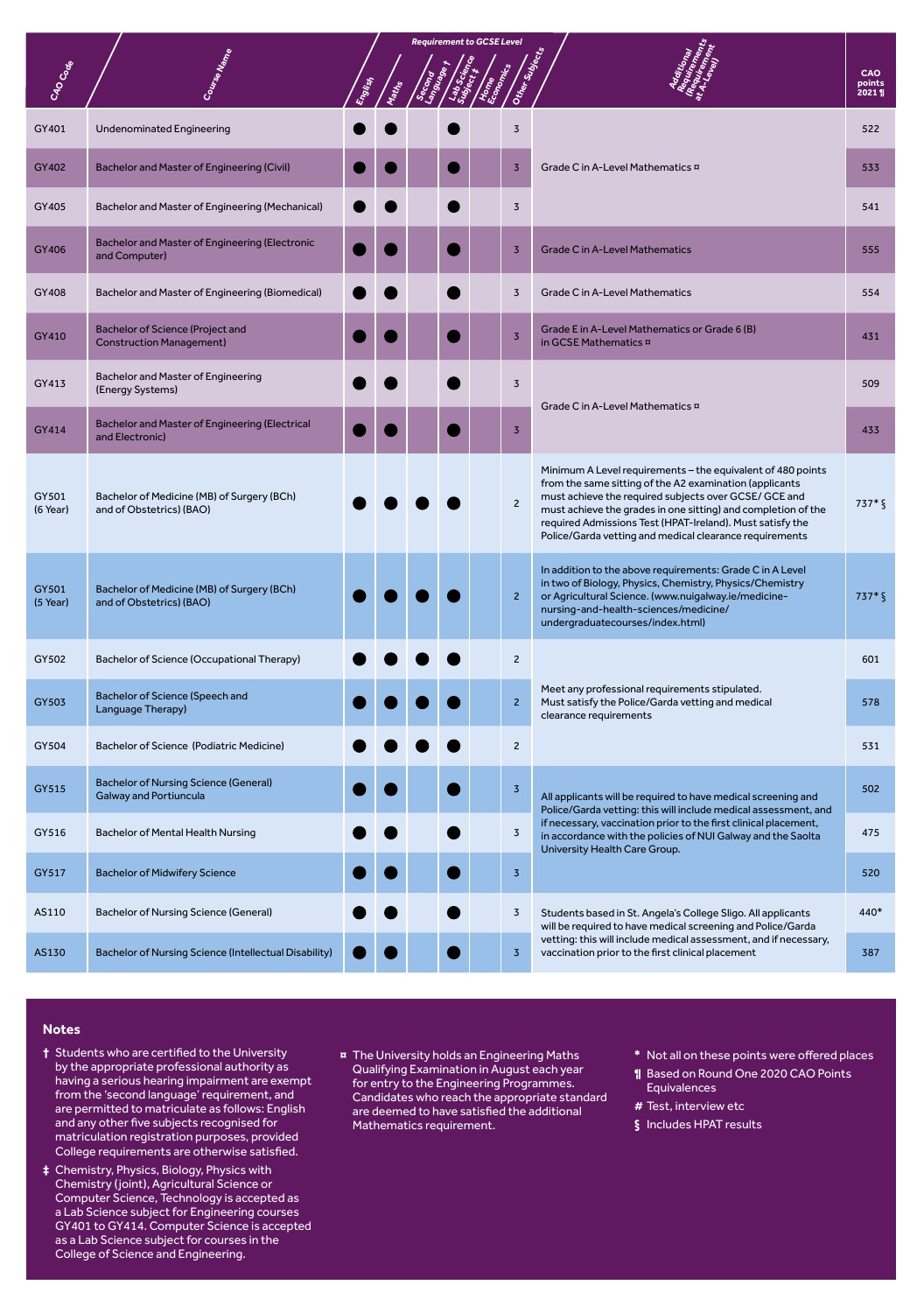# Information

#### FOR GCE/GCSE A-LEVEL APPLICANTS

Students intending to study an undergraduate degree programme in NUI Galway must satisfy the minimum entry requirements stipulated by the NUI for the respective Colleges and also any additional requirements for particular programmes. All subjects must be recognised for matriculation purposes as follows:

#### MATRICULATION

NUI Galway welcomes applicants presenting General Certificate of Education (GCE) and General Certificate of Secondary Education (GCSE) results. To matriculate, students presenting GCE and GCSE examinations must obtain a pass in at least six recognised subjects in accordance with programme requirements, as well as obtaining the following:

## GCE:

At least a Grade C at advanced level in two recognised subjects (Grade A with Grade E, or Grade B with Grade D, are considered equivalent of two Grade Cs).

#### GCE AS LEVEL/GCSE:

At least a Grade 4 (C) in four recognised subjects. The results of Leaving Certificate and GCE/ GCSE examinations may not normally be combined for purposes of application.

# ACCEPTABLE SUBJECTS

Not all GCE and GCSE subjects are recognised and some subjects may not be accepted in combination with one another. For further information and the full list of GCE and GCSE subjects acceptable for matriculation, consult the Entry Requirements section online. Find out more by searching for 'entry requirements': www.nui.ie

#### IRISH LANGUAGE REQUIREMENT AND EXEMPTION

If you were born outside the Republic of Ireland, you do not require Irish as a subject for entry to NUI Galway. Candidates from Northern Ireland and Great Britain presenting GCE/GCSE qualifications will automatically be granted exemption from Irish and are not required to apply to the NUI for exemption.

#### GCE/LC POINTS EQUIVALENCE FROM 2018

|                | Best 3          | <b>4th Subject</b> |                 |  |  |  |  |
|----------------|-----------------|--------------------|-----------------|--|--|--|--|
| Grade          | <b>A-Levels</b> | A-Level            | <b>AS Level</b> |  |  |  |  |
| $A^*$          | 185             | 45                 |                 |  |  |  |  |
| $\overline{A}$ | 156             | 38                 | 26              |  |  |  |  |
| B              | 131             | 32                 | 22              |  |  |  |  |
| $\overline{C}$ | 106             | 26                 | 18              |  |  |  |  |
| D              | 84              | 20                 | 14              |  |  |  |  |
| E              | 63              | 15                 | 11              |  |  |  |  |

# www.nuigalway.ie/undergradadmissions/school-leavers/a-level/

Please note that a maximum of four different recognised subjects (not being mutually exclusive) may be considered for scoring purposes. AS grades, if presented, will normally only be accepted for the year immediately preceding the grades in the A2 subjects. Grades in the same subject in A2 and AS level cannot be combined. Only GCE grades awarded at the same date can be considered for computation. AVCE subjects, or those titled as applied subjects, are NOT currently accepted for matriculation or entry purposes. Please refer to our website for approximate minimum A-level grades required for entry in 2022.

## FIND OUT MORE:

www.nuigalway.ie/alevels www.nuigalway.ie/cao www.nuigalway.ie/admissions